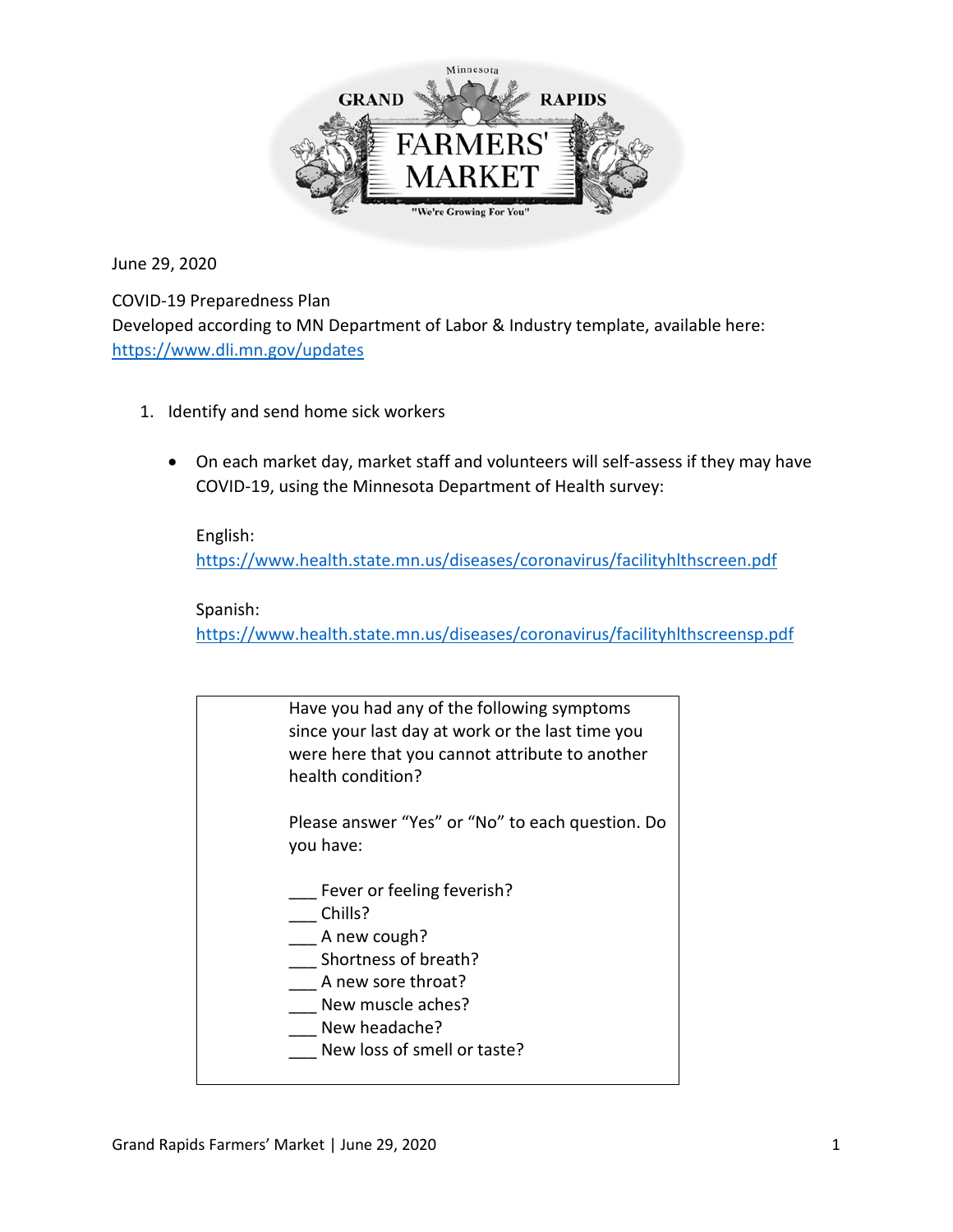- $\circ$  Market staff and volunteers will not attend market if they answer Yes to any of the questions on the checklist.
- o Market staff will communicate with their backup person as soon as they know they must stay home.

| <b>Staff person</b> | Designated backup person |
|---------------------|--------------------------|
| Kate Mercado        | Mike Claypool            |
| Kara Fletcher       | Jane Jewett              |
| Vickie Christenson  | Kent Lorentzen           |

- Market vendors will self-assess their health and the health of their workers, using the MDH checklist above, before they leave home on every market day.
	- $\circ$  Vendors or workers will not attend market if they answer Yes to any of the questions on the checklist.
	- o Vendors will inform the market manager, Kate Mercado, as soon as they know their market booth will be absent from the market.
- Market staff, volunteers, vendors, and workers will leave the market if they develop any of the symptoms of COVID-19 from the checklist during the market day.
	- $\circ$  Market staff and volunteers will assist with dismantling a vendor display and safe vehicle exit from the market space.
	- o Anyone with onset of possible COVID-19 symptoms at the market will immediately don a cloth mask or face shield and keep it on until they have exited the market.
- The market manager will tell staff, vendors, or workers to go home if they exhibit any of the symptoms on the MDH checklist.
- 2. Social distancing protocols

For vendors:

- Vendor booths are spaced 6' apart within the east, west, and center lines of booths.
- Spaces between vendor booths are roped off to prevent customer access.
- "Shop with your Eyes Let Vendors Handle Products" signage distributed to each vendor and displayed at vendor booths.
- Vendors are encouraged to rope off the front of their canopy and move display tables back to ensure distance between vendors and customers.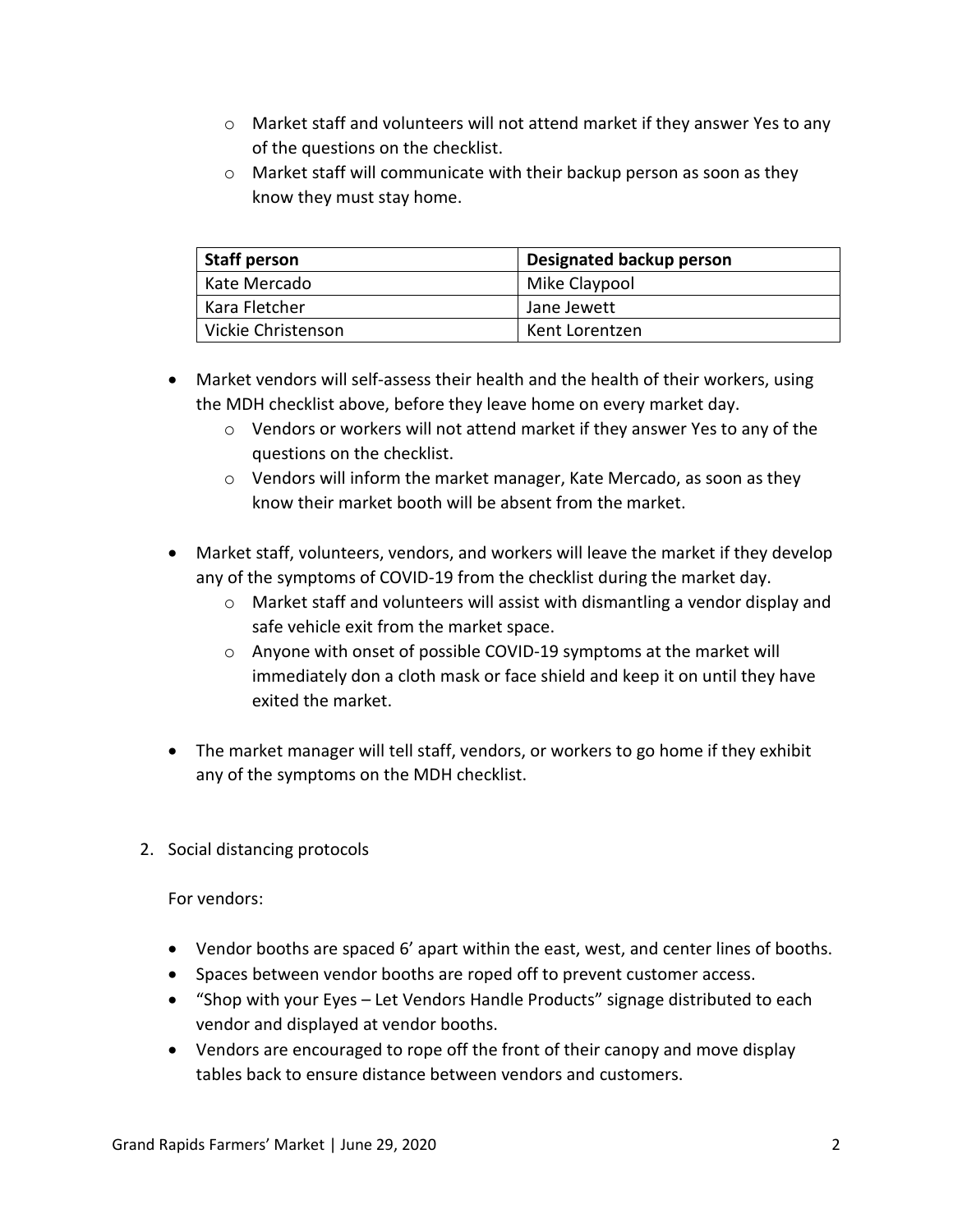- Vendors are encouraged to have a table or section of table for placing product for customers to pick up, to avoid direct hand-to-hand contact.
- Vendors are encouraged to have separate cash boxes for receiving customer payments and making change; with received payments to remain in the box for three days before handling.

For market staff:

- The market booth has a plexiglass shield in the window to create a barrier between market booth staff and customers.
- The market booth is too small to maintain 6' distancing within the booth. Market staff will endeavor to keep booth occupancy to one person as much as possible.
	- o Do paperwork involving multiple people outside the booth if possible
	- o Limit the duration of more than one person in the booth
	- $\circ$  Cloth masks or face shields must be worn by people inside the booth.

For customers:

- Signage is placed throughout the market space to remind customers to maintain 6' distance.
- Online ordering and drive-through pick-up is available, which reduces customer numbers and time spent in the market space.
- Vendors will monitor their booth spaces and ask people not to congregate within booths.
- The market manager will remind customers and vendors to maintain 6' distancing if crowding or congregating is observed.
- The number of customers in the market space is somewhat limited by the number of parking spaces available. Steps may be taken to reduce number of parking spaces or to control the market entrance, if customer numbers in the market exceed the number that would permit maintaining 6' distancing.
- The market uses this reference document to determine allowed number of customers in the market space: [http://misadocuments.info/Number\\_people\\_per\\_market\\_space\\_FINAL.pdf](http://misadocuments.info/Number_people_per_market_space_FINAL.pdf)
- 3. Worker hygiene & source control
	- Handwashing stations are placed at the market entrance, the market booth, the port-a-potty, and within the aggregation area.
	- Signage at handwashing stations reminds people to wash their hands often.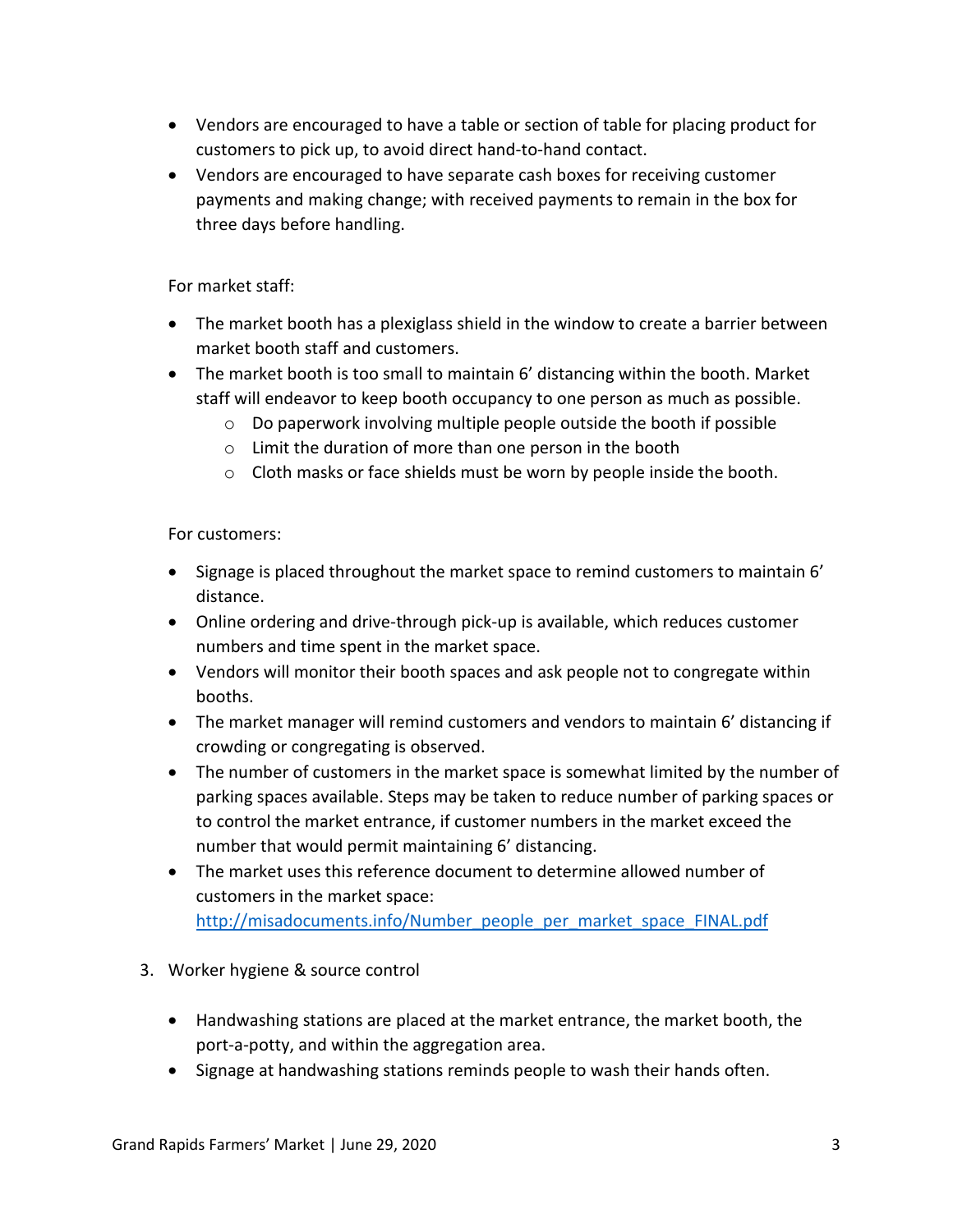- The market offered free cloth face masks and plastic face shields to all vendors; two shields per vendor.
- Market staff and volunteers wear masks or face shields when working at the market.
- Masks or face shields are currently voluntary for vendors and workers in vendor booths.
- 4. Building/ventilation
	- The majority of the market is open-air.
	- The market booth door and windows will be open during the market.
	- Doors on the market trailer will be open while work is taking place in the aggregation area.
- 5. Cleaning & disinfecting
	- Tables used for aggregation of pre-ordered product are cleaned and sanitized before use with 100 ppm bleach solution.
	- Market booth countertop, handwashing station spigots, port-a-potty door handle and locking mechanism are sanitized with 100 ppm bleach solution at the start of market and twice more during market.
		- o Market manager will record sanitizing dates & times on a logsheet.
	- Card reader pin-pad is sanitized with a >60% alcohol wipe after each use.
	- Vendors are supplied with a spray bottle filled with 100 ppm bleach solution, upon request.
	- 100 ppm bleach solution for refilling spray bottles is mixed in the aggregation area as needed.
- 6. Drop-off, pick-up, delivery
	- The market is reducing customer presence in the market space by offering pre-order and pick-up or delivery options.
		- o Pre-ordered seasonal Market Share boxes are providing produce to 30 customers.
		- o The market's online ordering platform allows weekly orders.
	- The aggregation area is set up according to Retail Mobile Food Handler license requirements, with folding tables, a canopy over tables, and a handwashing station.
	- Table surfaces are sanitized with 100 ppm bleach solution prior to use.
	- All pre-orders are bagged or boxed and staged for pick-up or delivery in the aggregation area.
	- Workers in the aggregation area wear source-control masks or face shields.